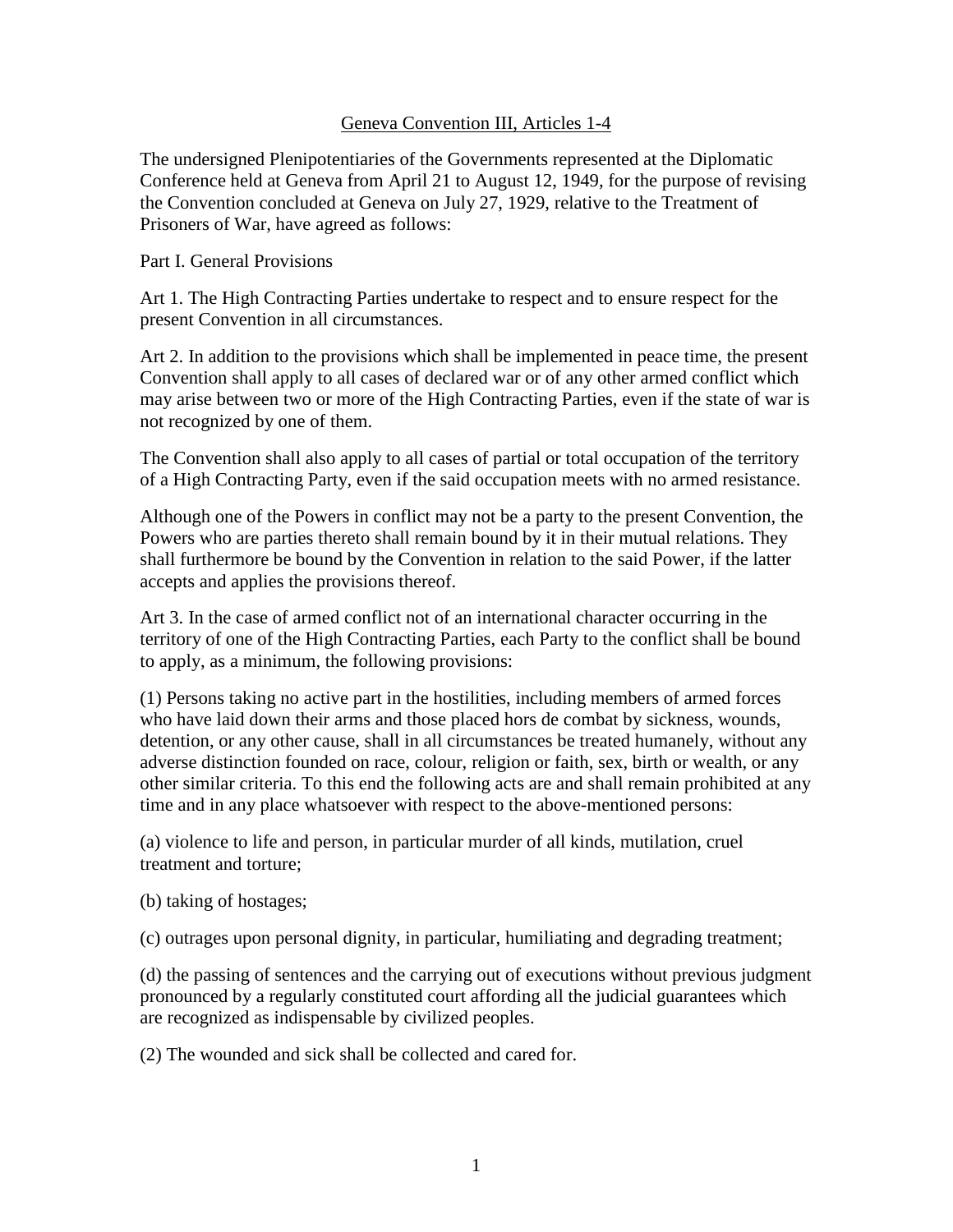An impartial humanitarian body, such as the International Committee of the Red Cross, may offer its services to the Parties to the conflict.

The Parties to the conflict should further endeavour to bring into force, by means of special agreements, all or part of the other provisions of the present Convention.

The application of the preceding provisions shall not affect the legal status of the Parties to the conflict.

Art 4. A. Prisoners of war, in the sense of the present Convention, are persons belonging to one of the following categories, who have fallen into the power of the enemy:

(1) Members of the armed forces of a Party to the conflict, as well as members of militias or volunteer corps forming part of such armed forces.

(2) Members of other militias and members of other volunteer corps, including those of organized resistance movements, belonging to a Party to the conflict and operating in or outside their own territory, even if this territory is occupied, provided that such militias or volunteer corps, including such organized resistance movements, fulfil the following conditions:

(a) that of being commanded by a person responsible for his subordinates;

(b) that of having a fixed distinctive sign recognizable at a distance;

(c) that of carrying arms openly;

(d) that of conducting their operations in accordance with the laws and customs of war.

(3) Members of regular armed forces who profess allegiance to a government or an authority not recognized by the Detaining Power.

(4) Persons who accompany the armed forces without actually being members thereof, such as civilian members of military aircraft crews, war correspondents, supply contractors, members of labour units or of services responsible for the welfare of the armed forces, provided that they have received authorization, from the armed forces which they accompany, who shall provide them for that purpose with an identity card similar to the annexed model.

(5) Members of crews, including masters, pilots and apprentices, of the merchant marine and the crews of civil aircraft of the Parties to the conflict, who do not benefit by more favourable treatment under any other provisions of international law.

(6) Inhabitants of a non-occupied territory, who on the approach of the enemy spontaneously take up arms to resist the invading forces, without having had time to form themselves into regular armed units, provided they carry arms openly and respect the laws and customs of war.

B. The following shall likewise be treated as prisoners of war under the present Convention: